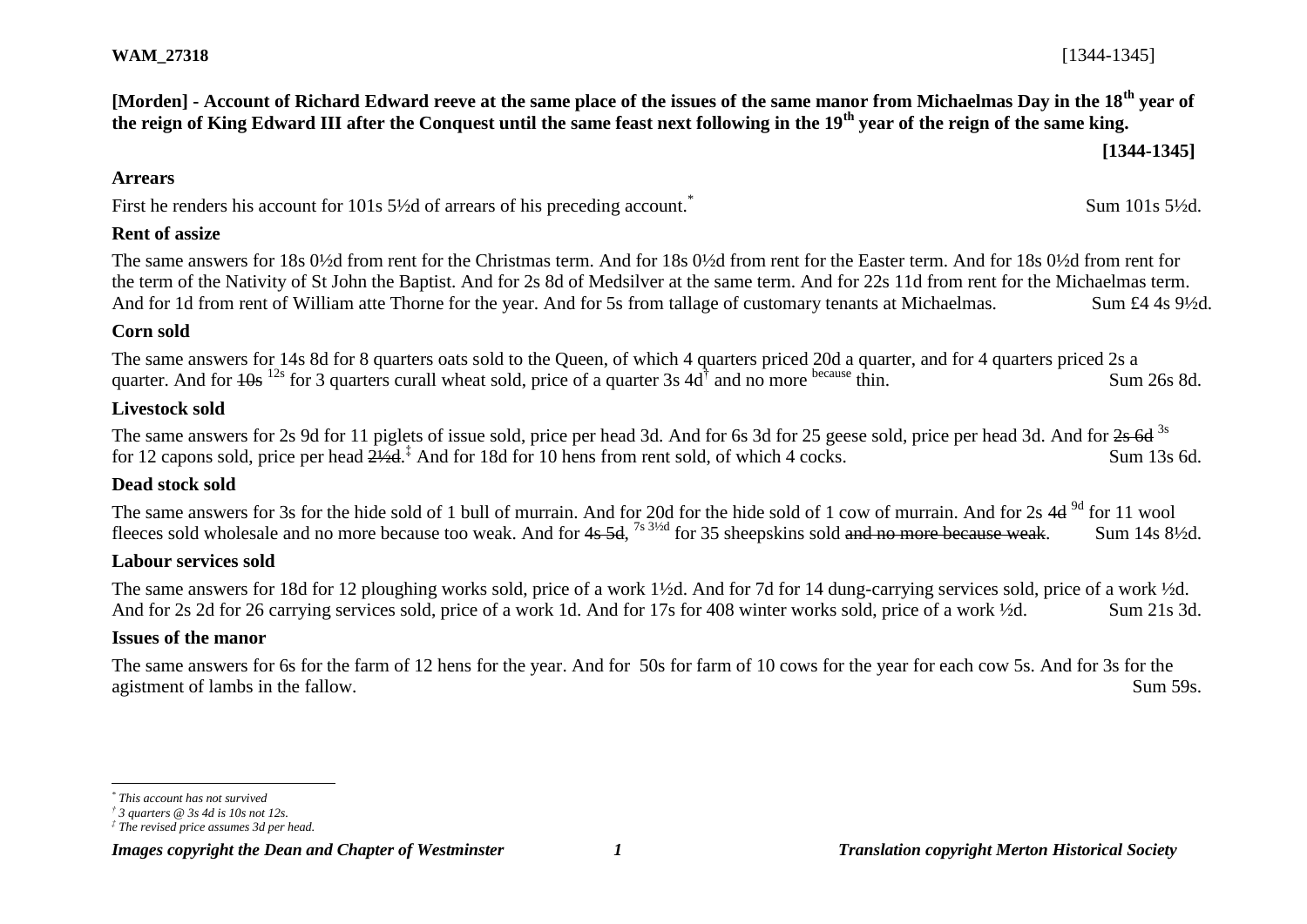## **WAM\_27318** [1344-1345]

# **Fines and profits of the Court**

The same answers for 3s 6d for the Court held 14<sup>th</sup> October. And for 3s for the Court held 14<sup>th</sup> February. And for 15s <sup>6d</sup> for View with Court held  $4^{\text{th}}$  July.  $t<sup>th</sup>$  July. Sum 22s.

## **Sold at the audit**

And for 28s 6¼d for various [things] charged at the audit as shown on the outside. Sum 28s 6¼d.

## **Sum Total Receipts with arrears: £18 11s 10¾d.**

## **EXPENSES**

# **Quittances of rent**

First he accounts in quittance of rent of the reeve for the year 2s. In quittance for the same for medsilver 2d. In default of rent of land formerly Robert Fabean for the year because in the lord's hand 2s 4d. In rent paid to John de Kenewardus<sup>le</sup> eld for land at Goldenehelde for the year 4s.

Sum 8s 6d.

## **Cost of ploughs**

Also in payment made to the smith for fitting iron to 2 ploughs for the year at his own expense 14s. In 2 plough feet bought 6d. In 2 new ploughs bought 2s. In 2 ploughshares bought 2s. In fitting 2 ploughs with mould-boards 6d. In shoeing 2 draught horses for harvest 4d. Sum 19s 4d.

## **Costs of carts**

Also in 16 clouts with nails bought 16d. In grease bought 4d. In 2 pairs wheels bought 3s 6d. In 2 pairs frets bought for the same 2d. In 2 collars bought  $13d$ , <sup>12d</sup> In 1 pair traces bought 4d. In white-tawed leather bought 6d. In shoeing 2 carthorses for the year 16d. In fitting 2 carts before harvest with axle-trees bought for the same 6d. In 1 pair saddle-pads for cart saddles [*cella*] 6d. Sum 9s.

## **Building costs**

Also in stipend of 1 roofer with his mate hired for 3 days for roofing over the hall and stable 12d. In 1 lock with key bought for the door of the granary 3d. Also in timber bought for the wall of the barn made ready for the north groundsill 12d. Also in stipend of 1 carpenter for the said wall, groundsill and fitting with laths and for building a latrine 7d. In 100 laths bought for the same 2d. In 500 lathnails bought for the wall and for repairing other defects  $3\frac{1}{2}d$ . Sum 3s  $3\frac{1}{2}d$ .

## **Mill costs**

l

Also in 1 millstone bought <sup>London</sup> £4. In piercing, opening and carrying the said stone 3s 4d. In carrying the said stone by water as far as Brigges<sup>§</sup> 12d. In carrying the said stone to Morden by cart 12d. In lifting and laying the said stone 12d. In rungs and cogs bought 12d. Sum £4 6s 4d.

*<sup>§</sup> Bridges, a Westminster Abbey estate in Battersea.*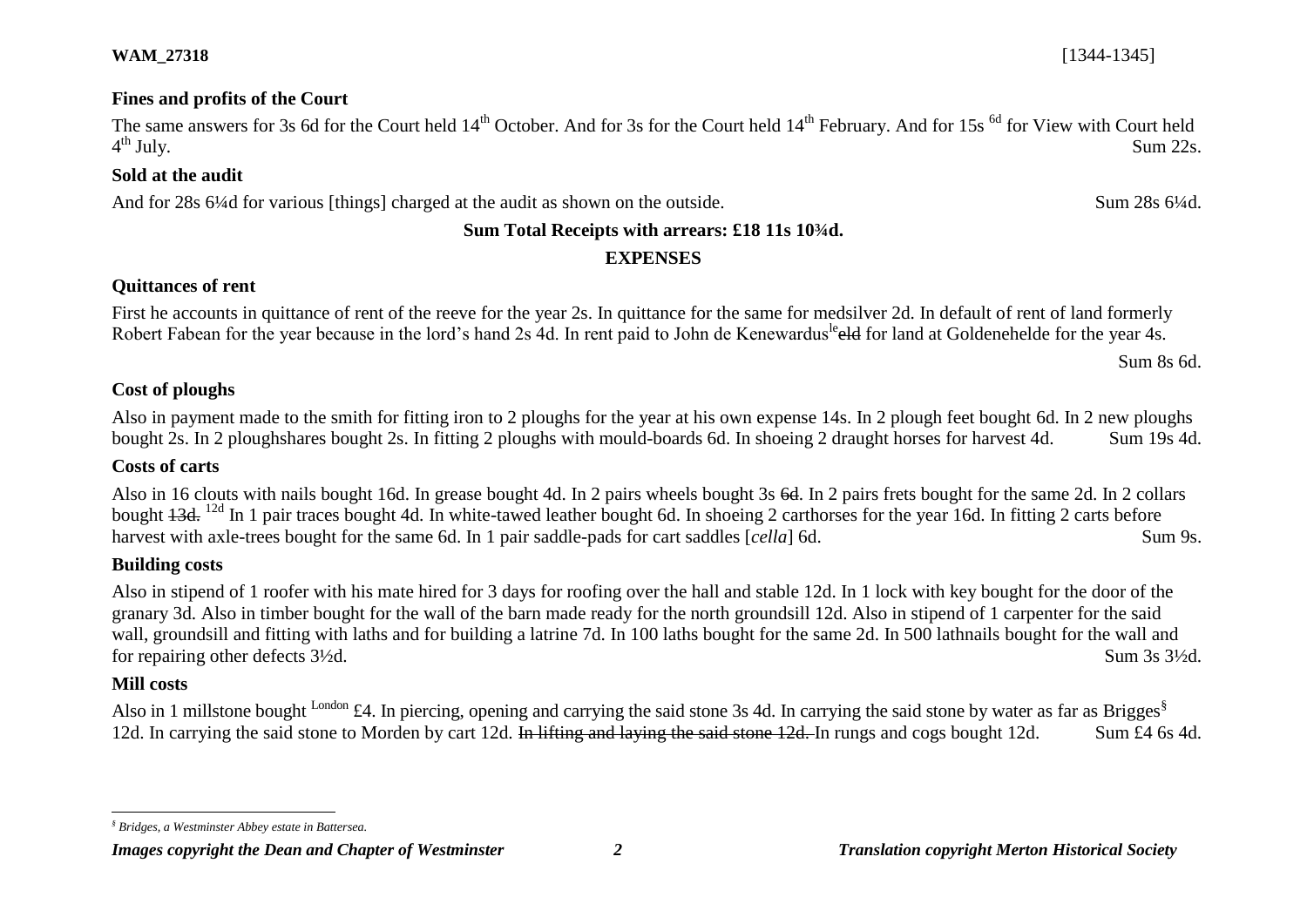# **Petty necessities**

Also in 2 bushels of salt bought 6d. In making 2 quarters large oats into meal 8d. <sup>6d</sup> In food and oblations for servants on Christmas and Easter days 2s 4d. In making water channels 6d. because none made In 2 sacks bought 12d. In cutting stubble [*stipula*] 6d. In 1 tree-trunk bought 4d. In 10 hurdles bought for the fold 15d. In 1 shovel/threshing sledge [*tribula*] and 1 spade of iron bought 6d. In 1 hemp halter bought 1d. In 2 halters made of draught horses' hair <sup>1</sup>/<sub>2</sub>d. <sup>3/4</sup>d In 1 wheel for wheelbarrow bought 2d. Sum 7s 2<sup>1</sup>/2d.

# **Threshing corn**

Also in threshing 61 quarters 2 bushels wheat, 3 quarters rye and 8 quarters pulses by piece-work 16s 0¼d, viz per 9 bushels 3d. In threshing 17 quarters 4 bushels barley by piece-work 2s 7¼d, per 9 bushels 2d. In threshing 75 quarters 3 bushels oats by piece-work 5s 7d, per 9 bushels 1d. In winnowing half the total corn by piece-work, 18¼d, per 9 bushels ¼d. Sum 25s 8d.\*\*

## **Corn bought**

Also in 4 bushels beans bought for planting 2s. In 3 quarters 6½ bushels mixstillio bought for livery and for seed 12s 8½d, price of a quarter 3s 4d. Sum 14s 8½d.

# **Livestock bought**

Also in 1 cow bought before calving 10s 7d. In 2 calves of issue bought 2s. In 12 chickens bought for making capons 12d. Also in 1 bull-calf bought 7s. Sum 20s 7d.

# **Hoeing and Mowing**

Also in hoeing all the lord's corn this year 7s 3d. <sup>6s</sup> Also in mowing 1½ acres meadow in Eylond, 3 roods in Geldenemade, 1½ acres ½ rood in Neweburygardyn, and 1 acre 3 roods in Comstrode by piece-work 2s 10½d, per acre 6d. In customary payment to customary tenants for haymaking in the same 1 bushel maslin. In 1 cheese bought for the same  $4d^{3d}$ Sum 9s 1½d.

## **Harvest costs**

Also in expenses of 204 workers both free and customary at 3 boonworks in harvest as though for 1 day together with expenses of 32 men sent out with rods to superintend reapers who reaped this year 70 acres of corn of every kind; in bread as on the dorse [*in tergo*]; in ale bought 9s 10d, viz for each of them ½d; in meat and fish bought for the same 14s 9d, viz for each of them ¾d. Also in expenses of 31 customary tenants at 2 dry boonworks, who reaped 12 acres of corn of every kind 7¼d, viz for each of them ¼d. In reaping and binding 39 acres 1½ roods<sup>††</sup> corn of every kind by piece-work, 19s 6d, per acre 6d. In 2 lb of candles bought 4d. In stipend of 1 reap-reeve in harvest 3s. In stipend of 1 stacker 3s. In expenses of reeve and 1 reap-reeve over and above their livery 2s. In servants' expenses for their 'harvest goose' 18d. Sum 52s 6¾d.

## *Images copyright the Dean and Chapter of Westminster 3 Translation copyright Merton Historical Society*

 $\overline{a}$ *\*\* The odd farthings have not been included in this sum.*

*<sup>††</sup> The 1½ roods have not been included in the calculation.*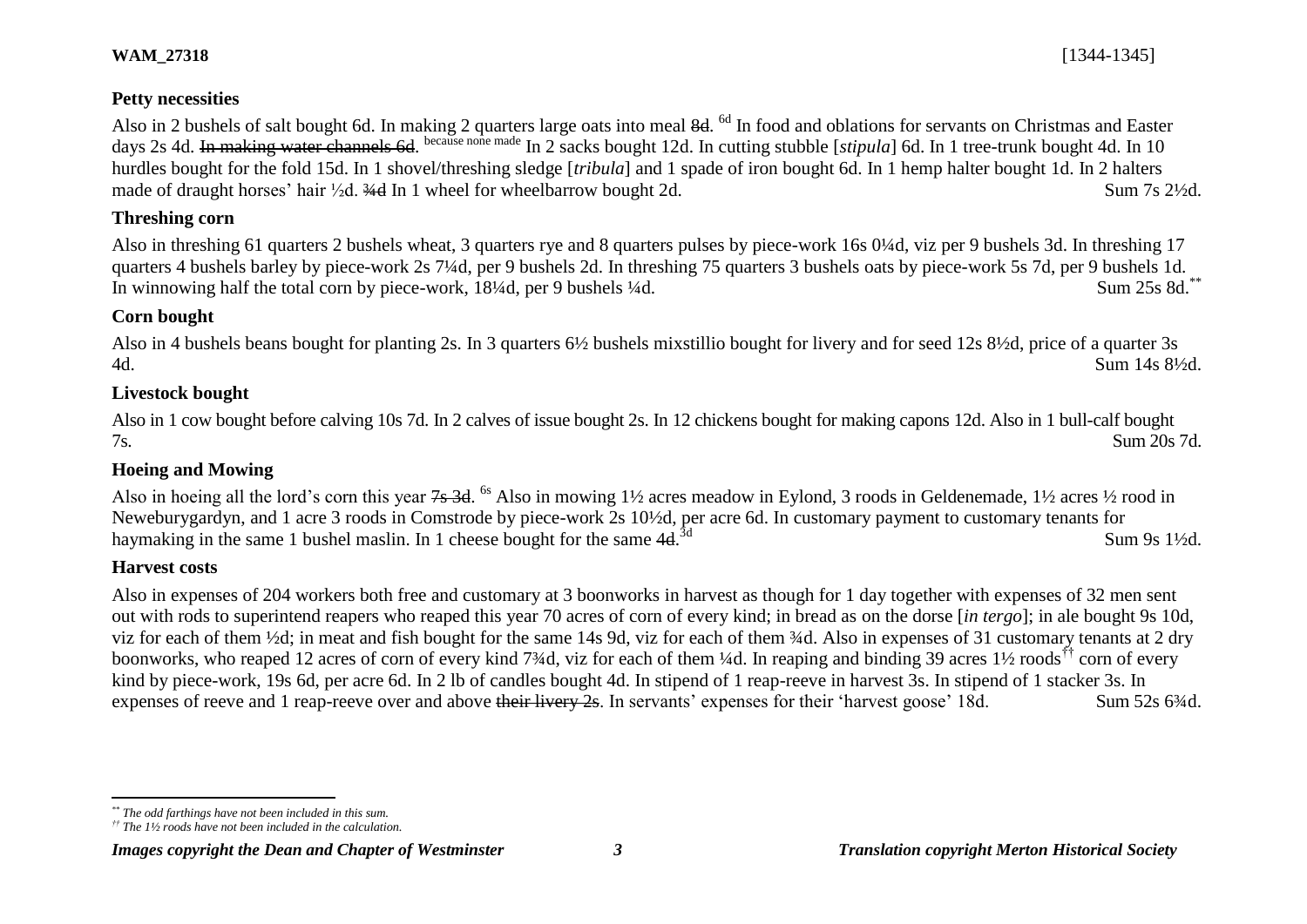## **WAM\_27318** [1344-1345]

## **Servants' stipends**

Also in stipend of 1 carter, 4 servant ploughmen and 1 dairy worker for the year 27s, each taking 4s 6d. In stipend of 1 shepherd keeping alien ewes at the lord's fold 2s. Sum 29s.

## **Foreign Expenses**

3s

 $\overline{a}$ 

Also in boat-hire at Lambeth for corn carried to the other side of the Thames 6d, <sup>4d</sup> Paid to the bailiff of the lord king for taking a certain distraint owed for the bridge of Vauxhall [*ponte de Faukeshall*] 6s 8d.<sup>‡‡</sup> In expenses of the reeve for enforcing the said distraint <del>viz 2 cows 12d</del>. In expenses of 2 grooms, horsemen of the lord king, staying at the same place with horses continuously  $6s$  4d. Sum 11s.

## **Expenses of Bailiff and Auditors**

Also in expenses of auditors 6s by 1 tally. In expenses of bailiff for his coming 6d 4d by 1 tally. In expenses of steward for Courts held 3s 2d by 1 schedule [*cedul*]. Also in expenses of bailiff for the months of June and July 8s by 1 tally. Sum 23s 6d.

**Sum of all expenses £15 19s 9¾d. And thus he owes 52s 1d.** 

**Manor valued this year 100s.**

# DORSE

# **Morden Issues of the grange at the same place for year 19 – Richard Edward reeve**

**Wheat** 3-fold plus 1 quarter First he renders his account for 61 quarters 2 bushels of issue of the grange at the same place by struck measure, threshed by piecework, of which 10 quarters curall. Sum 61 quarters 2 bushels.

> Of which in sowing over 69½ acres in various parcels, of which in Comstrod 13 acres 1 rood, in Northschote 24 acres, in Twyeacre 1 acre 3 roods, in Cherchforlong 6 acres, in Bottes atte Gretehegg 5½ acres, in Westbutte [4 acres] and in Langehul 15 acres and no more because 4 acres 3 roods lie uncultivated, 19 quarters 4 bushels, over the acre 2 bushels 1 peck minus [4 bushels 1½ pecks]. In customary payment to sower <del>1 bushel</del>. In maslin for servants' livery 10 quarters curall. In expenses of bailiff for his coming for superintending and regulating the state of the manor 1 bushel. Delivered to brother Richard de Reddyngg keeper of the granary 20 quarters by 1 tally. In livery of reeve between 1<sup>st</sup> August and Michaelmas 1 quarter. In livery of 1 reap-reeve for 5 weeks in harvest 5 bushels. In livery of 1 stacker for the same time 5 bushels. In bread baked for expenses of 205 men at 5 boonworks in harvest 1 quarter  $2<sup>1</sup>$  bushel. And in sale 3 quarters. In sale at the audit 6 bushels. Sum 56 quarters 2 bushels. And there remain 5 quarters wheat.

**Rye** 2-fold minus 2 bushels The same answers for 3 quarters rye of issue of the grange at the same place by the aforesaid measure, threshed by piece-work. And for 1 quarter mixstillio of purchase for seed. And for 2 quarters  $6^{1/2}$  bushels mixstillio of purchase for livery. And for 1 quarter received from the *serviens* of Battersea by 1 tally. And for 7 bushels charged at the audit as/so that [ut] he answers for 3-fold grain*. §§* Sum 7 quarters  $6\frac{1}{2}$  bushels.  $^8$  quarters 5½ bushels

*<sup>‡‡</sup> Not the present Vauxhall Bridge over the Thames!*

*<sup>§§</sup> Is this because the yield does not reach the set quota?* 

*Images copyright the Dean and Chapter of Westminster 4 Translation copyright Merton Historical Society*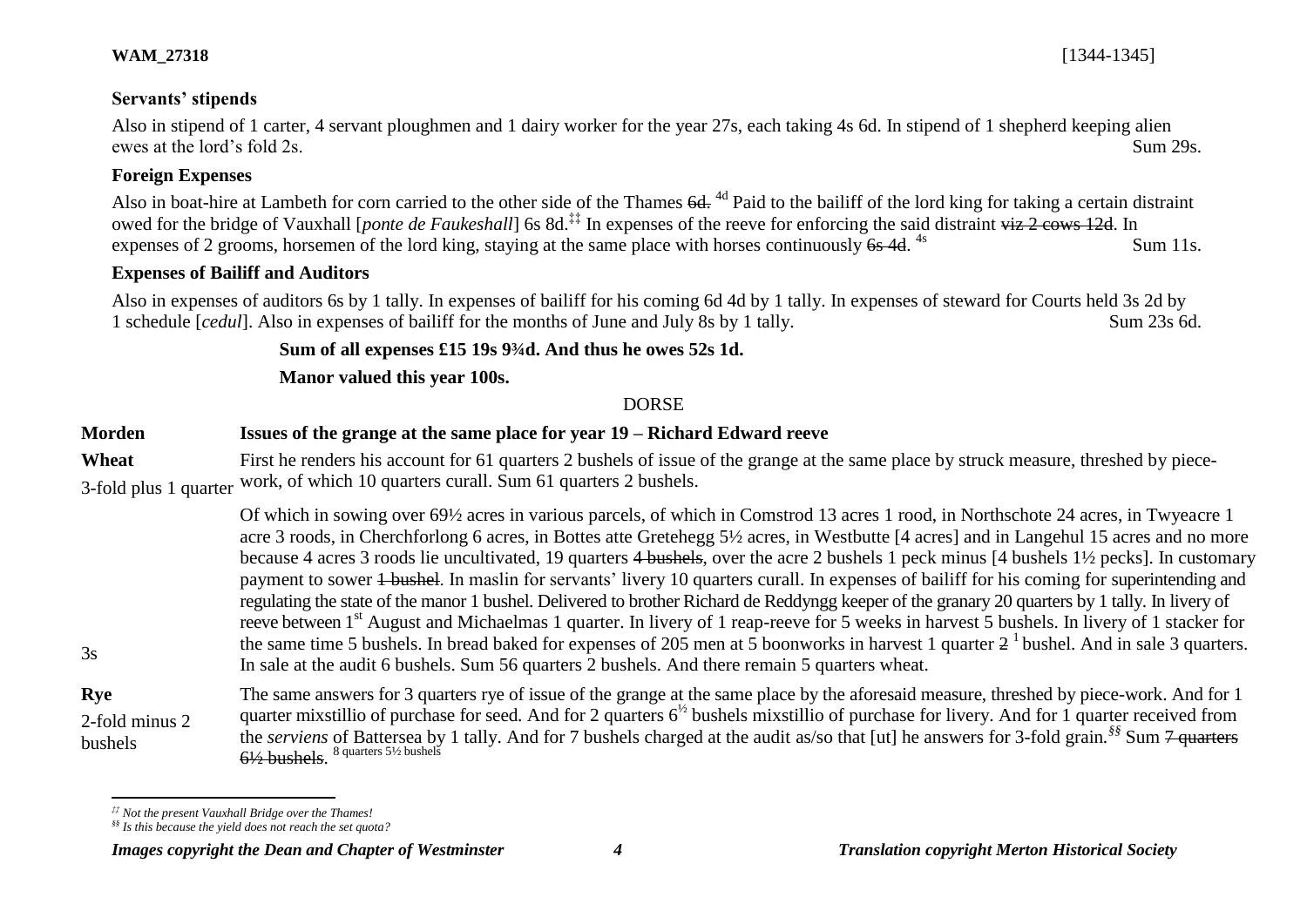| $6s$ 3d                                        | Of which in sowing over 7 acres 1½ roods in Northberworth 2 quarters, over the acre 2 bushels plus in total 1 bushel 1 peck. In maslin for servants' liveries 4 quarters 6½ bushels. In sale at the audit 1 quarter 7 bushels                                                                                                                                                                                                                                                                                                                                                                                                                                                                                                                                                                                                                                                                                                                                                                            |
|------------------------------------------------|----------------------------------------------------------------------------------------------------------------------------------------------------------------------------------------------------------------------------------------------------------------------------------------------------------------------------------------------------------------------------------------------------------------------------------------------------------------------------------------------------------------------------------------------------------------------------------------------------------------------------------------------------------------------------------------------------------------------------------------------------------------------------------------------------------------------------------------------------------------------------------------------------------------------------------------------------------------------------------------------------------|
| Pulses 3-fold<br>minus 2 bushels               | The same answers for 8 quarters of issue of the grange at the same place by the aforesaid measure, threshed by piece-work. And for 4<br>bushels beans bought for planting. Sum 8 quarters 4 bushels.                                                                                                                                                                                                                                                                                                                                                                                                                                                                                                                                                                                                                                                                                                                                                                                                     |
|                                                | Of which in planting over 6 acres in Durantesfeld 2 quarters 2 bushels, over the acre 2 bushels. <sup>***</sup> Also in planting over 1 acre in<br>Thistelcroft [4 bushels] beans. Also in sowing over 7½ acres, of which in Durantesfeld 3 acres 1½ roods and Thistelcroft 4 acres ½ rood,<br>2 quarters, over the acre 2 bushels 1 peck minus in total 3 pecks. <sup>†††</sup> In maslin for servants' livery 3 quarters 6 bushels. Sum as above.<br>And none remains.                                                                                                                                                                                                                                                                                                                                                                                                                                                                                                                                 |
| with surcharge                                 | Barley 5-fold grain The same answers for 17 quarters 4 bushels barley of issue of the grange at the same place by the aforesaid measure, threshed by piece-<br>work. And for $7^{1/2}$ bushels charged at the audit as/so that [ut] he answers for 5-fold grain. Sum $17$ quarters 4 bushels. <sup>18 quarters 31/2</sup> bushels                                                                                                                                                                                                                                                                                                                                                                                                                                                                                                                                                                                                                                                                        |
| 3s 11/2d                                       | Of which in sowing over 12 acres in Southberworth 6 quarters, over the acre 4 bushels. And 10 acres at the same place sown with oats.<br>Delivered to brother Richard de Reddyngg keeper of the granary [at Westminster] 5 quarters by 1 tally. In maslin for servants' livery 6<br>quarters 4 bushels. In sale at the audit 7 <sup>1</sup> / <sub>2</sub> bushels. Sum as above. And none remains.                                                                                                                                                                                                                                                                                                                                                                                                                                                                                                                                                                                                      |
| Oats<br>$2\frac{1}{2}$ -fold with<br>surcharge | The same answers for 75 quarters 3 bushels of issue of the grange at the same place by the aforesaid measure, threshed by piece-work. And for 8<br>quarters of the same issue by estimation in sheaves. And for 2 quarters 2 bushels charged at the audit as/so that [ut] he answers for 2½-fold.<br>Sum 83 quarters 3 bushels. 85 quarters 5 bushels                                                                                                                                                                                                                                                                                                                                                                                                                                                                                                                                                                                                                                                    |
|                                                | Of which in sowing over 66½ acres land in various parcels, of which in Thistelcroft 16 acres 3½ roods and no more at the same place<br>because 5 acres 1/2 rood with beans and peas above, in Southberworth 10 acres, in Buttesattehache 4 acres 11/2 roods, in Wolwarduscroft<br>5 acres 1 rood, in Snakehul 6 acres, in Geldenehelde 12 acres and no [more] because 5 acres lying uncultivated, and in Heldeattecherch<br>12 acres and no more because 24 acres 3 roods lie uncultivated, 33 quarters $4^2$ bushels, over the acre 4 bushels plus in total 2 bushels. In<br>meal for servants' pottage for the year 2 quarters. In fodder for 2 carthorses from Michaelmas day until 3rd May for 215 nights, 6<br>quarters 5 bushels 3 pecks, taking per night 1 peck. In fodder for 3 draught horses at winter and Lenten sowing 2 quarters. In fodder for<br>17 oxen by estimation in sheaves, and in expenses of weak animals and in weaning calves, 8 quarters. In fodder for the horse of brother |
| 7s 03/4d                                       | Richard de Wynton bailiff for his coming 3 bushels by 1 tally. In fodder for the steward's horse for Courts held 2 bushels by 1 sealed schedule<br>[cedul sigill]. In fodder for the horses of horsemen [janitar'] of the lord king staying at the same place between Michaelmas and 1st August                                                                                                                                                                                                                                                                                                                                                                                                                                                                                                                                                                                                                                                                                                          |
| 169 [ $acres$ ] $3\frac{1}{2}$<br>roods        | acres sown this year except 6 weeks, 8 quarters. Delivered to brother Richard de Reddyngg keeper of the granary at Westminster 12 quarters by 1 tally. In sale to the<br>Queen 8 quarters. And for the same purpose taken in the measure [ <i>ad hoc capt' in mens</i> ] 1 quarter. <sup>4 bushels</sup> Given to the bailiff of the Hundred of<br>Wal[ling]ton by order of the bailiff 1 quarter. In sale at the audit 3 quarters 4 bushels 1 peck. Sum 82 <sup>85</sup> quarters 5 bushels 2 pecks. And<br>no oats remain.                                                                                                                                                                                                                                                                                                                                                                                                                                                                             |

*<sup>\*\*\*</sup> These figures are calculated on 3 bushels an acre*

 $\overline{a}$ 

*<sup>†††</sup> This should be 3½ pecks.*

*Images copyright the Dean and Chapter of Westminster 5 Translation copyright Merton Historical Society*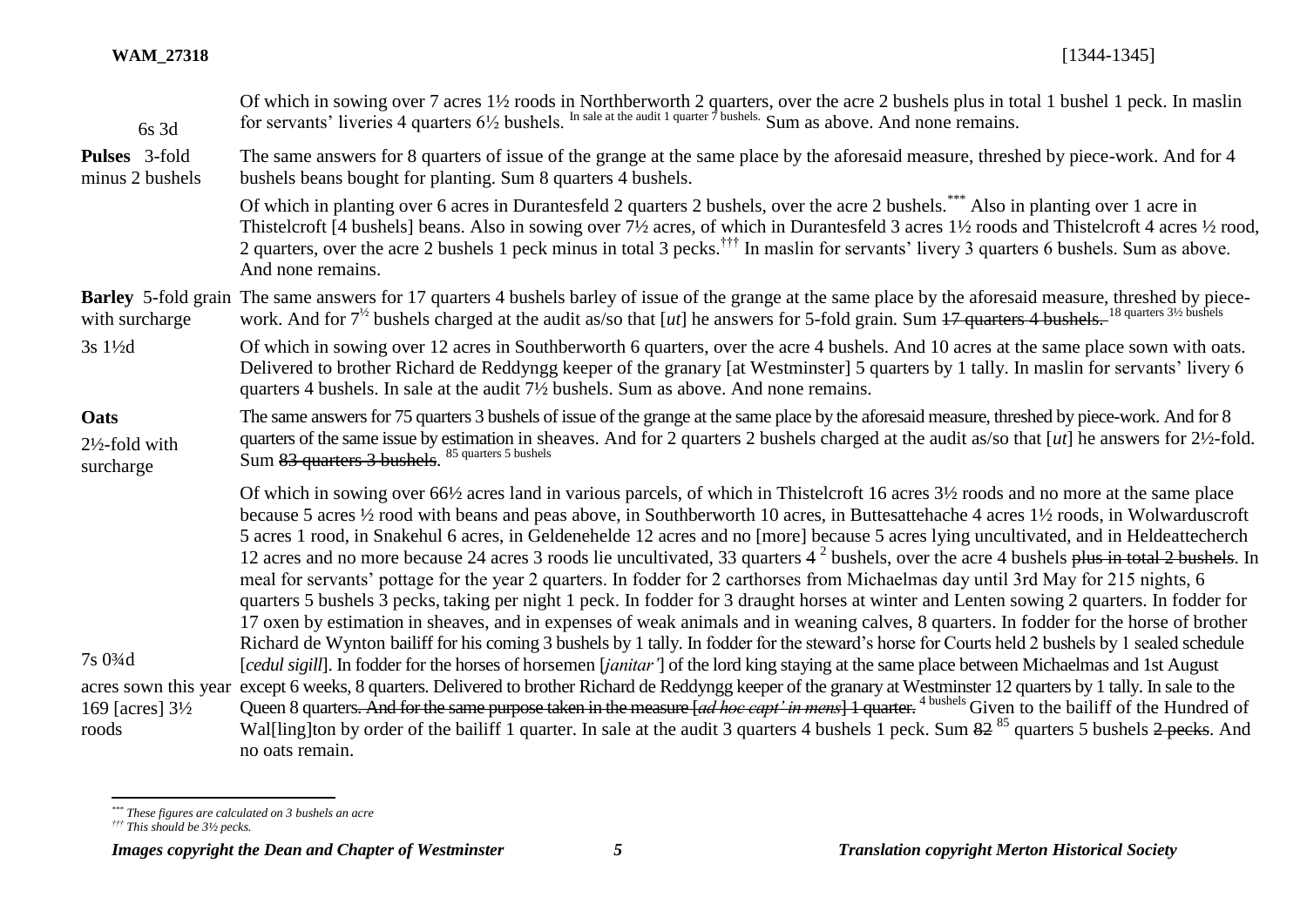l

**Multure of the mill** The same answers for 9 quarters multure of issue of the mill for the year besides tithe. And delivered as servants' livery.

**Servants' maslin** The same answers for 10 quarters curall wheat, 4 quarters 6½ bushels rye, 3 quarters 6 bushels pulses, 6 quarters 4 bushels barley and 9 quarters multure of the mill received above for livery. Sum 34 quarters ½ bushel.

> Of which in livery of 1 carter, 4 servant ploughmen and 1 dairy worker for the year 31 quarters 1½ bushels, each taking a quarter per 10 weeks. In livery of 1 shepherd keeping alien ewes from Michaelmas day until the Purification of blessed Mary for 18 weeks 1 quarter 4 bushels, taking a quarter per 12 weeks. In livery of 1 rook-scarer at both sowings 2 bushels. Given to the customary tenants lifting the lord's hay by custom 1 bushel. In livery of 1 shepherd keeping alien ewes for 12 weeks in summer 1 quarter. Sum as above. And none remains.

## **LIVESTOCK ACCOUNT**

| <b>Carthorses</b>       | The same answers for 2 carthorses from the remaining. Sum 2. And there remain 2 carthorses.                                                                       |
|-------------------------|-------------------------------------------------------------------------------------------------------------------------------------------------------------------|
| <b>Draught horses</b>   | The same answers for 2 draught horses from the remaining. Sum 2. And there remain 2 draught horses.                                                               |
| Oxen                    | The same answers for 17 oxen from the remaining. Sum 17. And there remain 17 oxen.                                                                                |
| <b>Bulls</b>            | The same answers for 1 bull from the remaining. And for 1 of purchase. Sum 2. Of which in murrain 1. And there remains 1 bull.                                    |
| <b>Cows</b>             | The same answers for 10 cows from the remaining. And for 1 of purchase before calving. Sum 11. Of which in murrain before calving 1. And<br>there remain 10 cows. |
| <b>Calves of issue</b>  | The same answers for 2 calves of issue of purchase. Sum 2. And there remain 2 calves.                                                                             |
| <b>Wethers</b>          | The same answers for 10 wethers from the remaining. And for 3 added from hoggets. Sum 13.                                                                         |
| 5s                      | Of which in murrain before shearing 5, in sale at the audit 5 wethers because not witnessed [qz no test] <sup>1111</sup> Sum 5. And there remain 8 wethers.       |
| <b>Ewes</b>             | The same answers for 4 ewes from the remaining. Sum 4.                                                                                                            |
| 2s                      | Of which in murrain before lambing and shearing 2, in sale at the audit 2 <sup>because not witnessed</sup> Sum 2. And there remain 2 ewes.                        |
| <b>Hoggets</b>          | The same answers for 3 hoggets from the remaining. And added above with wethers.                                                                                  |
| Lambs                   | The same answers for 33 lambs from the remaining. Sum 33.                                                                                                         |
| 10 <sub>d</sub>         | Of which in murrain before shearing $31$ , $30$ in sale at the audit 1 because not witnessed Sum 31. And there remain 2 hoggets.                                  |
| <b>Sows</b>             | The same answers for 1 sow from the remaining. And there remains 1 sow.                                                                                           |
| <b>Piglets of issue</b> | The same answers for 12 piglets of issue. And for 3 charged at the audit as he answers for full issue. Sum 12. <sup>15</sup>                                      |
| 9d                      | Of which in tithe 1. And in sale 11. In sale at the audit 3 Sum as above. And it balances.                                                                        |

*<sup>‡‡‡</sup> Although the claims for the deaths of these 5 wethers, 2 ewes and 1 lamb were rejected because they were not witnessed, the roll records the sale of 35 skins, the other 3 going as tithe to the vicar.*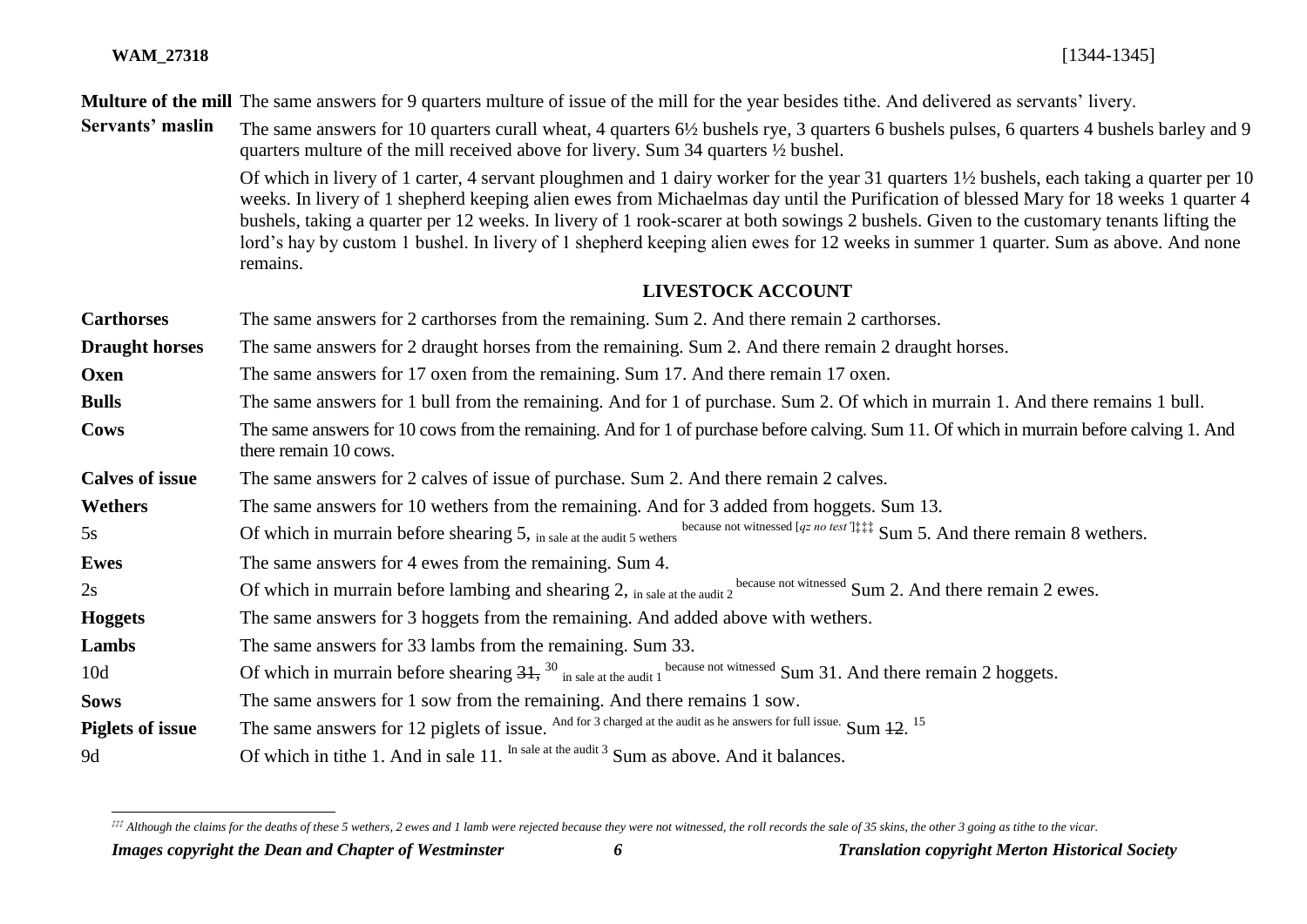#### **WAM\_27318** [1344-1345]

| <b>Geese</b>           | The same answers for 31 geese from the remaining, of which 2 are ganders and 4 breeding females. And for 28 goslings of issue. Sum<br>59.                                                    |
|------------------------|----------------------------------------------------------------------------------------------------------------------------------------------------------------------------------------------|
|                        | Of which in tithes 3. Delivered to brother Richard de Wynton bailiff as far as Westminster 6. And in sale 25. Sum 34.                                                                        |
|                        | And there remain 25 geese, of which 2 are ganders and 4 breeding females.                                                                                                                    |
| <b>Capons</b>          | The same answers for 12 capons from the remaining. And for 12 made from chickens. Sum 24.                                                                                                    |
|                        | Of which in sale 12. Sum 12. And there remain 12 capons.                                                                                                                                     |
| <b>Cocks and hens</b>  | The same answers for 1 cock and 12 hens from the remaining. And for 10 from rent at the Christmas term, of which 4 are cocks. Sum<br>23.                                                     |
|                        | Of which in sale 10, of which 4 are cocks. Sum 10. And there remain 13 of which 1 is a cock.                                                                                                 |
| <b>Chickens</b>        | The same answers for 12 chickens of purchase. And accounted in making capons above.                                                                                                          |
| <b>Hides</b>           | The same answers for the hide of 1 bull and 1 cow of murrain above. And sold within.                                                                                                         |
| <b>Wool</b>            | The same answers for the 12 wool fleeces of issue of shearing above. Sum 12.                                                                                                                 |
|                        | Of which in tithe 1 fleece. And in sale 11. Sum as above. And none remains.                                                                                                                  |
| <b>Sheepskins</b>      | The same answers for 38 sheepskins of murrain above. Sum 38.                                                                                                                                 |
|                        | Of which in tithes 3. And in sale 35. Sum as above. And it balances.                                                                                                                         |
| <b>Hurdles</b>         | The same answers for 13 hurdles from rent at Hokeday. Sum 13.                                                                                                                                |
|                        | Of which in allowance to reeve 1 hurdle. And expended upon the sheepfold 12 hurdles. Sum as above. And none remains.                                                                         |
|                        | <b>WORKS ACCOUNT</b>                                                                                                                                                                         |
| <b>Ploughing works</b> | The same answers for 13 ploughing works arising from 13 customary tenants of the lord, each of whom ploughs 1 rood of land at the<br>sowing of wheat, the price of a work 1½d. Sum 13 works. |
|                        | Of which in allowance of work to reeve 1 work. And in sale 12 works. Sum as above. And it balances.                                                                                          |
| Dung-carrying          | The same answers for 15 dung-carrying services arising from 13 customary tenants, the price of a work ½d. Sum 15 works.                                                                      |

**services** Of which in allowance of work to reeve 1 work. And in sale 14 works. Sum as above. And it balances.

**Carrying services** The same answers for 56 carrying services arising from the said customary tenants, the price of a work 1d. Sum 56 works. Of which in allowance of work to reeve 4 works. In carrying 10 quarters oats as far as Westminster 10 works. Also in carrying 8 quarters wheat as far as Westminster 16 works. And in sale 26 works. Sum as above. And it balances.